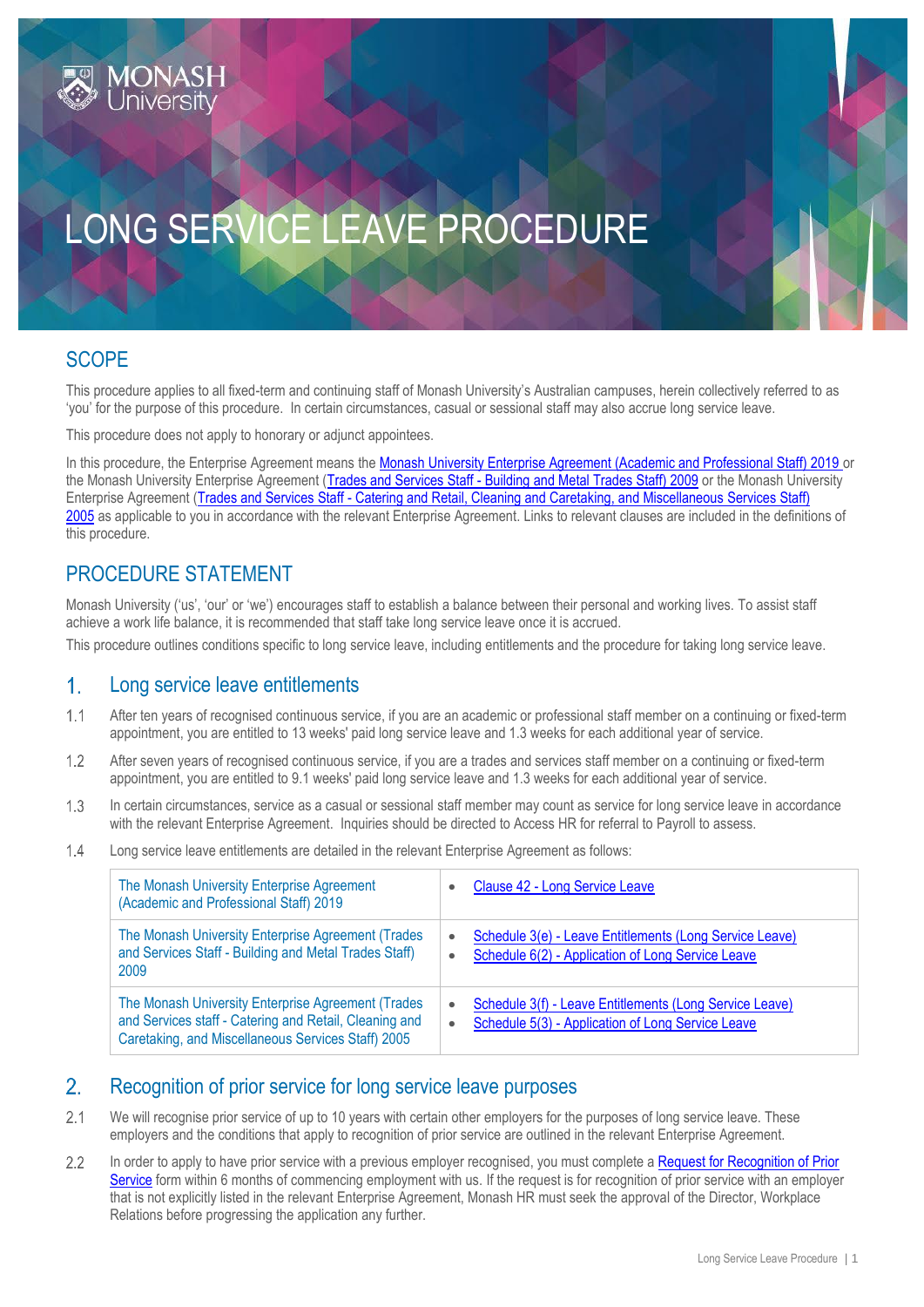## Payment for long service leave  $3.$

- $3.1$ Long service leave is paid on full pay (on the ordinary rate of pay) however providing six months' notice is given, you may apply for long service leave to be paid at half pay for double the period of leave entitlement.
- $3.2$ Variations to payment must comply with the relevant Enterprise Agreement. Approval to vary payment of long service leave from full pay (on the ordinary rate of pay) to half pay is subject to 3.1 above.
- $3.3$ In certain circumstances and in accordance with the relevant Enterprise Agreement, you may be paid in advance for a period of long service leave.

## $\overline{4}$ Applying for long service leave

## Notice period

- $4.1$ You must take a minimum period of two weeks' long service leave on any one occasion.
- For long service leave on full pay, you are entitled to choose the time for the leave provided that you give at least:  $4.2$ 
	- three months' written notice if you are an academic, professional, or building and metal trades and services staff; and
	- six months' written notice if you are a catering and retail, cleaning and caretaking, or miscellaneous services trades and services staff.
- For long service leave at half pay, you may choose the time for the leave provided that you give at least six months' written notice. 4.3 Where less than 6 written months' notice is given, you and your supervisor must reach agreement for the timing of the planned leave, taking into consideration the operational requirements of the University.

## Application process

- $4.4$ If you are eligible and wish to take long service leave, you should:
	- check your long service leave balance on [ESS](https://eservices.monash.edu.au/irj/portal) to ensure that there is sufficient leave balance for the period being contemplated;
	- discuss the timing of the planned leave with your supervisor, taking into account the operational requirements of the University;
	- provide advance notice in writing of the intended long service leave dates, complete an [Application for leave and special leave](https://www.monash.edu/eforms-resources/frevvo-forms/hr/leave-request)  [form](https://www.monash.edu/eforms-resources/frevvo-forms/hr/leave-request) and submit the form to your supervisor.
- 4.5 Your supervisor will consider whether or not to endorse the request for long service leave and if endorsed, progress the form to the Sub-Faculty Dean or Head of Unit (MNHS), Dean or Executive Director (or delegate) for consideration for approval.
- 4.6 All leave approvals are subject to Monash HR verification that you have an entitlement to the leave requested, and that the leave is in accordance with the relevant Enterprise Agreement.

#### $5<sub>1</sub>$ Excessive long service leave

 $5.1$ We may direct you to take long service leave once you have accrued excessive long service leave balance if you are an academic or professional staff member or a building and metal trades and services staff member. For details of the threshold above which you may be directed to take long service leave and the conditions that apply, refer to the relevant Enterprise Agreement. If you are a catering and retail, cleaning and caretaking, or miscellaneous services trades and services staff member with an excessive long service leave balance, we may deem you to be on long service leave.

## $6.$ Exiting the University and payment in lieu of long service leave

- $6.1$ If you have qualified for long service leave in accordance with the relevant Enterprise Agreement, and your employment with the University is terminated, you will be entitled to payment in lieu of any outstanding long service leave entitlement. Refer to the relevant Enterprise Agreement for details.
- 6.2 If you are an academic or professional staff member and your employment with us is terminated and you owe an amount to us arising from your employment, we will set-off against and deduct that amount owing from any amounts payable to you by way of long service leave in accordance with [clause 26.4](https://www.monash.edu/current-enterprise-agreements/academic-professional-2019#26) of the Monash University Enterprise Agreement (Academic and Professional Staff) 2019.

## $\overline{7}$ Breach of procedure

 $7.1$ The University treats any breach of policies or procedures seriously. The University encourages reporting of concerns about noncompliance and manages compliance in accordance with the applicabl[e Enterprise Agreement,](https://www.monash.edu/current-enterprise-agreements) relevant instrument of appointment and/or applicable contract terms. A failure to comply with policies, procedures and schedules may result in action by the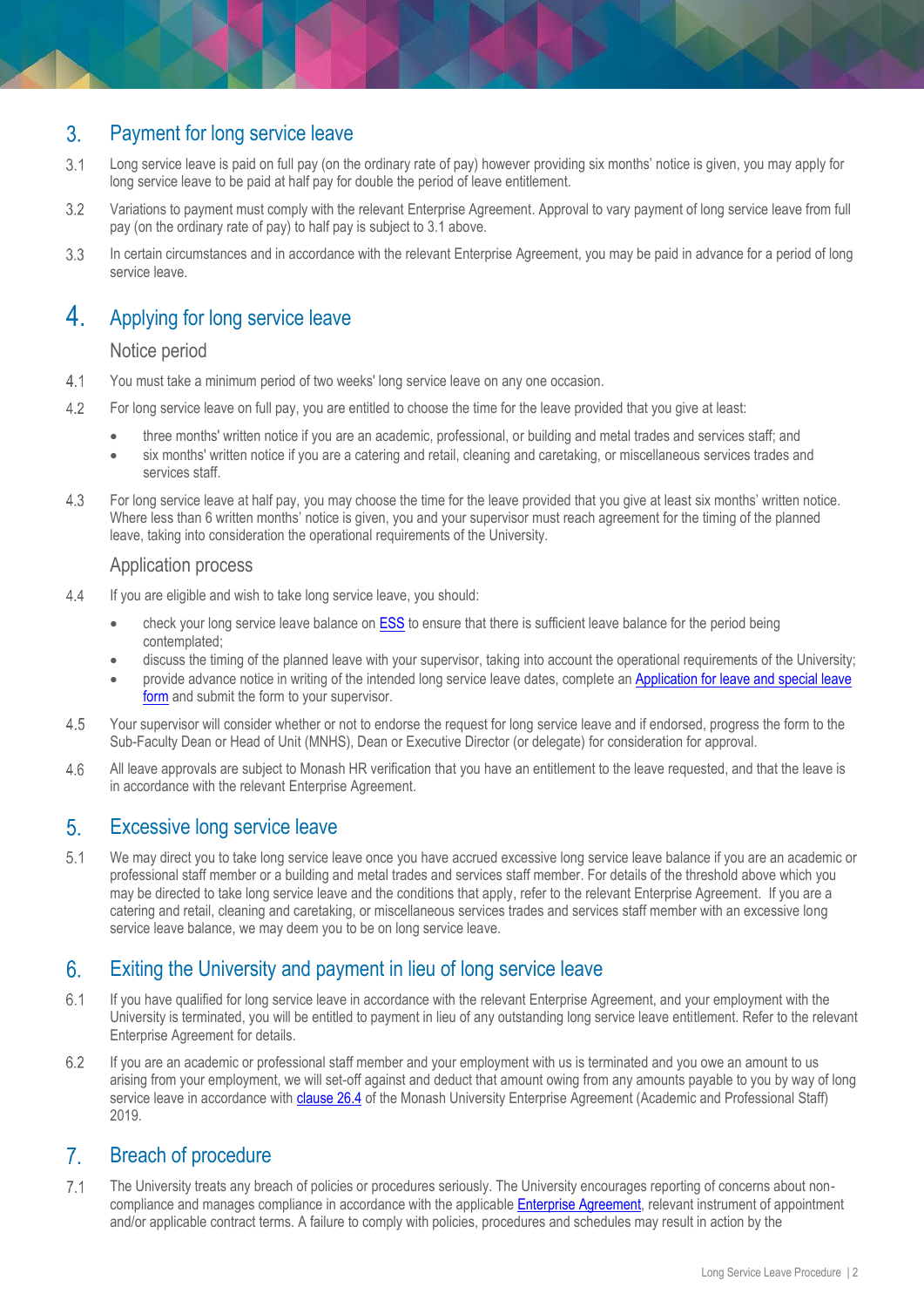University. Such action may include disciplinary and other action up to and including potential termination of employment for employees and cessation of other engagements for other persons.

# **DEFINITIONS**

| <b>ESS</b>                  | An online Employee Self Service system which provides staff with easy and private access to personal<br>and current employment information held by the University.                                                                                                                                                                                                                                                                                                                                                                                   |
|-----------------------------|------------------------------------------------------------------------------------------------------------------------------------------------------------------------------------------------------------------------------------------------------------------------------------------------------------------------------------------------------------------------------------------------------------------------------------------------------------------------------------------------------------------------------------------------------|
| <b>Enterprise Agreement</b> | The Enterprise Agreement means the Monash University Enterprise Agreement (Academic and<br>Professional Staff) 2019 or the Monash University Enterprise Agreement (Trades and Services Staff -<br>Building and Metal Trades Staff) 2009 or the Monash University Enterprise Agreement (Trades and<br>Services Staff - Catering and Retail, Cleaning and Caretaking, and Miscellaneous Services Staff) 2005 as<br>applicable to the staff member in accordance with the relevant Enterprise Agreement. Clauses relating to<br>this procedure include: |
|                             | Monash University Enterprise Agreement (Academic and Professional Staff) 2019                                                                                                                                                                                                                                                                                                                                                                                                                                                                        |
|                             | <b>Clause 3 - Definitions</b><br>$\bullet$<br>Clause 16 - Mode of Employment<br>٠<br>Clause 22.2 - Severance Pay<br>۰<br>Clause 26 - Payment of Salaries and Deductions<br>۰<br>Clause 26.5 - Salary in advance for long service leave<br>$\bullet$<br><b>Clause 38 - Definitions and General Conditions</b><br>$\bullet$<br>Clause 42 - Long Service Leave<br>$\bullet$<br>Clause 42.7 - Excess long service leave<br>$\bullet$                                                                                                                     |
|                             | Clause 42.9 - Payment in lieu of long service leave<br>$\bullet$<br>Clause 42.10 - Recognition of casual service<br>$\bullet$                                                                                                                                                                                                                                                                                                                                                                                                                        |
|                             | Monash University Enterprise Agreement (Trades & Services Staff- Building & Metal Trades Staff) 2009                                                                                                                                                                                                                                                                                                                                                                                                                                                 |
|                             | <b>Clause 3 - Definitions</b><br>$\bullet$                                                                                                                                                                                                                                                                                                                                                                                                                                                                                                           |
|                             | <b>Clause 17 - Casual Employment</b><br>$\bullet$                                                                                                                                                                                                                                                                                                                                                                                                                                                                                                    |
|                             | Clause 18.7 - Entitlement to Severance Pay<br>$\bullet$<br>Clause 26 - Higher Duties                                                                                                                                                                                                                                                                                                                                                                                                                                                                 |
|                             | $\bullet$<br><b>Clause 29 - Payments of Salaries and Deductions</b><br>$\bullet$                                                                                                                                                                                                                                                                                                                                                                                                                                                                     |
|                             | Clause 29.4 - Salary in advance for long service leave<br>$\bullet$                                                                                                                                                                                                                                                                                                                                                                                                                                                                                  |
|                             | <b>Clause 50 - Leave Entitlements</b><br>$\bullet$                                                                                                                                                                                                                                                                                                                                                                                                                                                                                                   |
|                             | Schedule 3(e) - Application of Leave: Long Service Leave<br>$\bullet$<br>Schedule 4 - Prior Service                                                                                                                                                                                                                                                                                                                                                                                                                                                  |
|                             | $\bullet$<br>Schedule 6, clause 2 - Application of Long Service Leave<br>$\bullet$                                                                                                                                                                                                                                                                                                                                                                                                                                                                   |
|                             | Clause 2.2 of Schedule 6 - Excessive long service leave balance<br>$\bullet$                                                                                                                                                                                                                                                                                                                                                                                                                                                                         |
|                             | Clause 2.4 of Schedule 6 - Payment in lieu of long service leave<br>$\bullet$                                                                                                                                                                                                                                                                                                                                                                                                                                                                        |
|                             | Clause 2.5 of Schedule 6 - Recognition of casual service<br>$\bullet$                                                                                                                                                                                                                                                                                                                                                                                                                                                                                |
|                             | Monash University Enterprise Agreement (Trades and Services Staff - Catering and Retail, Cleaning<br>and Caretaking, and Miscellaneous Services Staff) 2005                                                                                                                                                                                                                                                                                                                                                                                          |
|                             | <b>Clause 3 - Definitions</b><br>$\bullet$                                                                                                                                                                                                                                                                                                                                                                                                                                                                                                           |
|                             | <b>Clause 15 - Part-time Employment</b><br>$\bullet$<br>Clause 18 - Fixed-Term Employment<br>$\bullet$                                                                                                                                                                                                                                                                                                                                                                                                                                               |
|                             | <b>Clause 29 - Payment of Salaries and Deductions</b><br>$\bullet$                                                                                                                                                                                                                                                                                                                                                                                                                                                                                   |
|                             | Clause 29.4 - Salary in advance for long service leave<br>$\bullet$                                                                                                                                                                                                                                                                                                                                                                                                                                                                                  |
|                             | <b>Clause 41 - Leave Entitlements</b><br>$\bullet$<br><b>Clause 62 - Leave Entitlements of Seasonal Staff</b><br>$\bullet$                                                                                                                                                                                                                                                                                                                                                                                                                           |
|                             | Schedule 3(f) - Leave Entitlements (Long Service Leave)<br>$\bullet$                                                                                                                                                                                                                                                                                                                                                                                                                                                                                 |
|                             | Schedule 4 - Prior Service and Schedule 5 - Application of Leave<br>$\bullet$                                                                                                                                                                                                                                                                                                                                                                                                                                                                        |
|                             | Clause 3.2 of Schedule 5 - Excessive long service leave balance<br>$\bullet$                                                                                                                                                                                                                                                                                                                                                                                                                                                                         |
|                             | Clause 3.4 of Schedule 5 - Payment in lieu of long service leave<br>$\bullet$                                                                                                                                                                                                                                                                                                                                                                                                                                                                        |
| Service and continuous      | Refer to:                                                                                                                                                                                                                                                                                                                                                                                                                                                                                                                                            |
| service                     | Clauses 3.2, 21.4, 22.7.4, 38 and 42 of the Monash University Enterprise Agreement (Academic<br>$\bullet$                                                                                                                                                                                                                                                                                                                                                                                                                                            |
|                             | and Professional Staff) 2019<br>Clauses $3$ and 18.7.1-18.7.2 and Schedules $3(e)$ and $4$ of the Monash University Enterprise<br>$\bullet$                                                                                                                                                                                                                                                                                                                                                                                                          |
|                             | Agreement (Trades and Services Staff - Building and Metal Trades Staff) 2009                                                                                                                                                                                                                                                                                                                                                                                                                                                                         |
|                             | Clauses 3 and 18.8 and Schedule 4 of the Monash University Enterprise Agreement (Trades and<br>$\bullet$                                                                                                                                                                                                                                                                                                                                                                                                                                             |